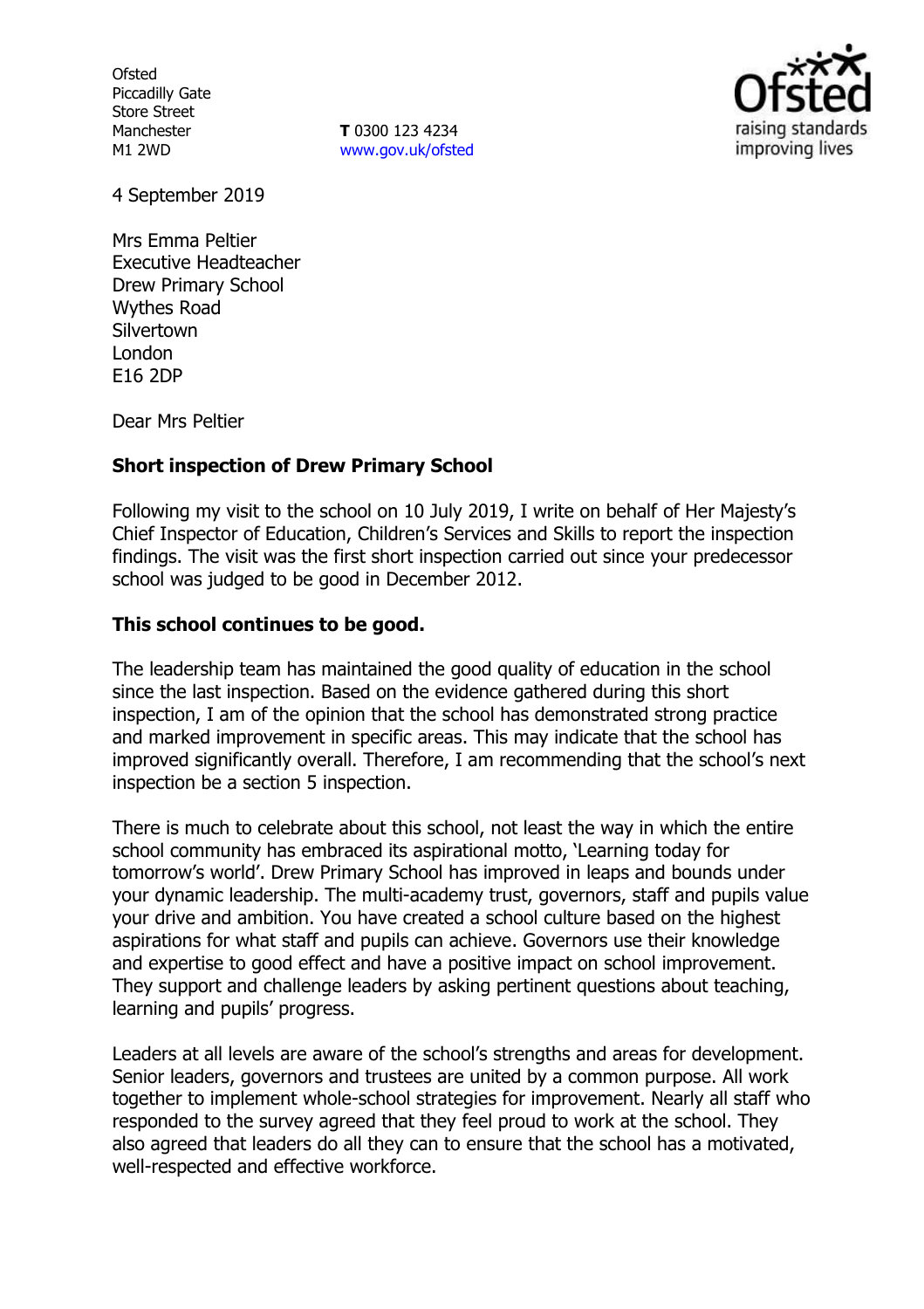

Leaders have ensured that the curriculum is broad, exciting and taught to a high standard. Specialist teachers for music, modern foreign languages and sport set high expectations for these subjects. The leaders of English and mathematics have an accurate understanding of their subjects and the areas which require further improvement. They speak knowledgeably about what they are doing to address weaknesses they have identified. They evaluate fully the impact their actions are having on the quality of teaching and learning and on improving pupils' outcomes in their subjects. As leaders acknowledge, pupils have insufficient opportunities to extend their writing skills across the curriculum.

Pupils thrive in the very positive environment created by teachers and leaders. The school's focus on developing pupils' love of learning, strengthening their resilience and showing kindness to others is seen in all aspects of its work. Across year groups and subjects, pupils appreciate that learning might be hard, but it is also worthwhile and enriching. They are stimulated by the challenging topics they study. Pupils are also enthused by additional opportunities provided by the school. These are carefully planned so that they link closely with the topics studied in class, providing extra insights and bringing the subject matter to life.

Across the school, teachers and teaching assistants have high expectations for what pupils can achieve. Pupils with special educational needs and/or disabilities (SEND) are making strong progress towards the targets in their individual plans. The previous inspection identified that teachers should plan lessons which consistently challenge all pupils, particularly the most able, so that more pupils reach the higher national expectations. In 2017 and 2018, the proportion of Year 6 pupils reaching expected levels in reading, writing and mathematics exceeded those found nationally. Your accurate self-evaluation has identified that increasing the proportion of pupils reaching the higher standard remains a priority.

Leaders work closely with families to encourage and establish strong attendance. Attendance is also good because pupils want to come to school to learn. Nearly all parents who completed Ofsted's online survey, Parent View, said that they would recommend the school to other parents. One parent, summing up the views of many, said, 'I am very happy with my children's progress at this school and I recommend it to parents at every opportunity I get. They do not only teach them well, but also provide appropriate resources for parents to also help their children continue the learning cycle at home.'

# **Safeguarding is effective.**

The designated safeguarding lead has clear oversight of the systems and processes in place to protect children. She coordinates a wider team which understands its roles and responsibilities well. All members of the wider safeguarding team have received enhanced training, reflecting their responsibilities, and they communicate frequently to discuss any concerns that arise. The leadership team has ensured that all safeguarding arrangements are fit for purpose.

The school carries out the required checks on adults who work or volunteer in the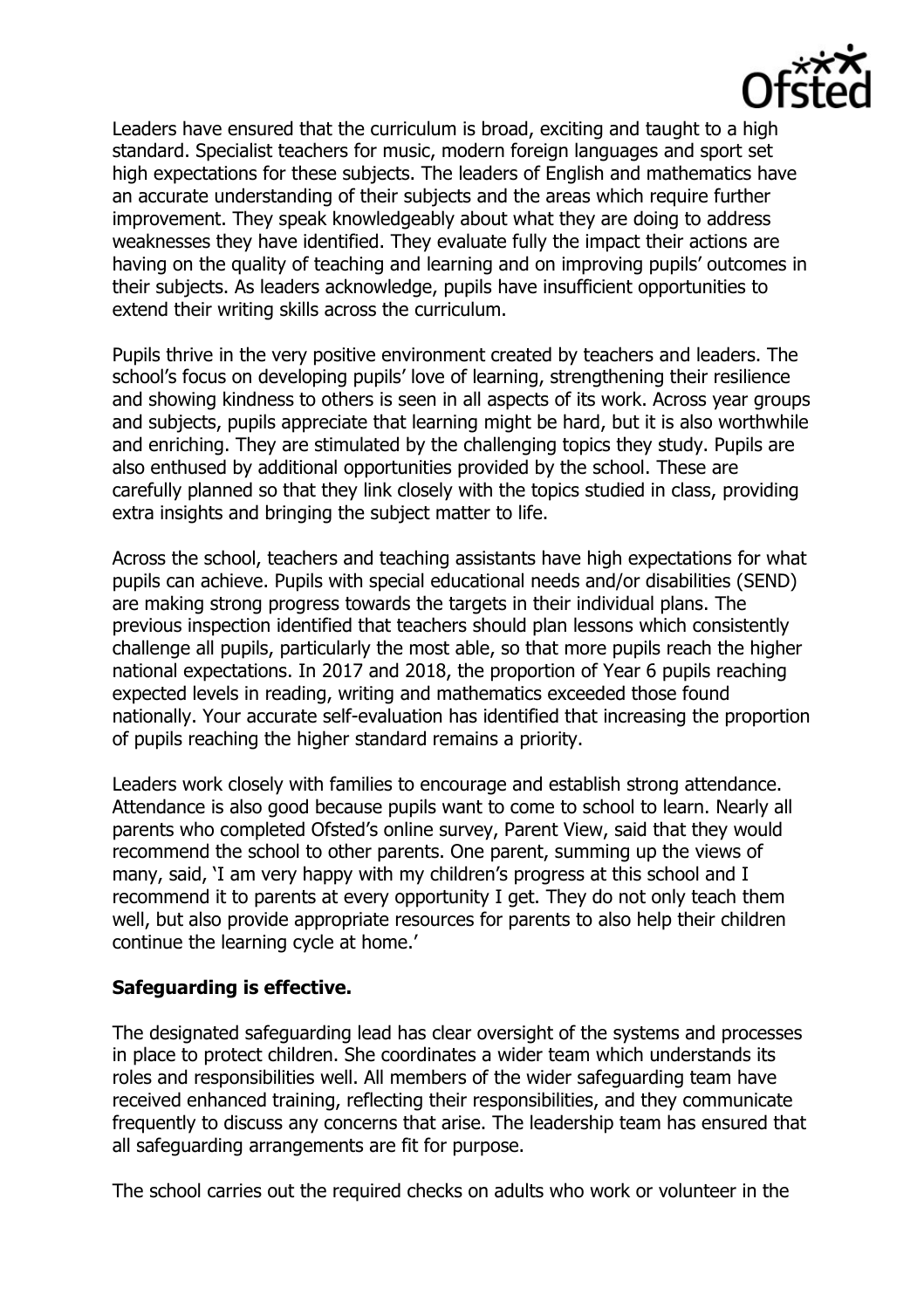

school. Training is carried out regularly, including on the 'Prevent' duty. Staff I spoke to knew exactly what to do if they had worries about a pupil. The school has clear systems to record concerns. All staff listen to and act on any concerns, doing the right things to safeguard children, drawing on advice from social services.

Pupils told me that they feel safe in school. Pupils are clear about what they should do if they have any concerns in school. They know they will be listened to by staff and that appropriate action will be taken. Your focus on empowering pupils to be responsible for their own behaviour and to consider how they will respond to the behaviour of others is effective. The pupils who spoke to me confirmed this.

Trustees, through their scheme of delegation, often check that the school's safeguarding procedures are appropriate. Trustees' and governors' overview of the school's safeguarding procedures and practice is very effective.

# **Inspection findings**

- During this inspection, I reviewed the progress of children in the early years. This is because the number of children achieving good levels of development in 2018 was slightly below the national averages. Children's skills on entry to the school vary considerably. Some children are ready to take on new challenges of learning, but others have not developed the language or social skills typical for their age.
- Teaching in the early years uses both the indoor and outdoor spaces well to engage children in interesting and challenging activities. Children in the early years work well together in groups and also independently. Leaders have developed the curriculum so that children work together on projects to broaden their vocabulary and knowledge of the world. This is contributing to an increase in the number of children achieving good levels of development by the time they leave the Reception classes, as seen in the 2019 outcomes.
- Second, I reviewed the teaching of reading in key stage 1. This was because the standards achieved by Year 2 pupils in 2018 were not as strong in reading as they were in writing and mathematics.
- Leaders recognised that there needed to be a greater focus on developing pupils' higher-order reading skills, such as making inferences and deductions from reading a text. You have rightly reviewed your teaching strategies and introduced new ways of developing pupils' understanding. As well as concentrating on the development of pupils' fluency in reading, you have worked effectively to motivate pupils so that they want to read. This has been done, for example, by ensuring that the curriculum includes more real-life experiences such as educational visits. These new approaches, alongside the closer monitoring of pupils' progress in reading, have resulted in a significant increase in the number of children achieving in line with age-related expectations in reading in 2019.
- Third, I reviewed the progress made by boys in writing by the end of Year 6. In 2018, a lower proportion of boys than girls achieved the higher standard in writing, while boys attained as well as girls in reading and mathematics.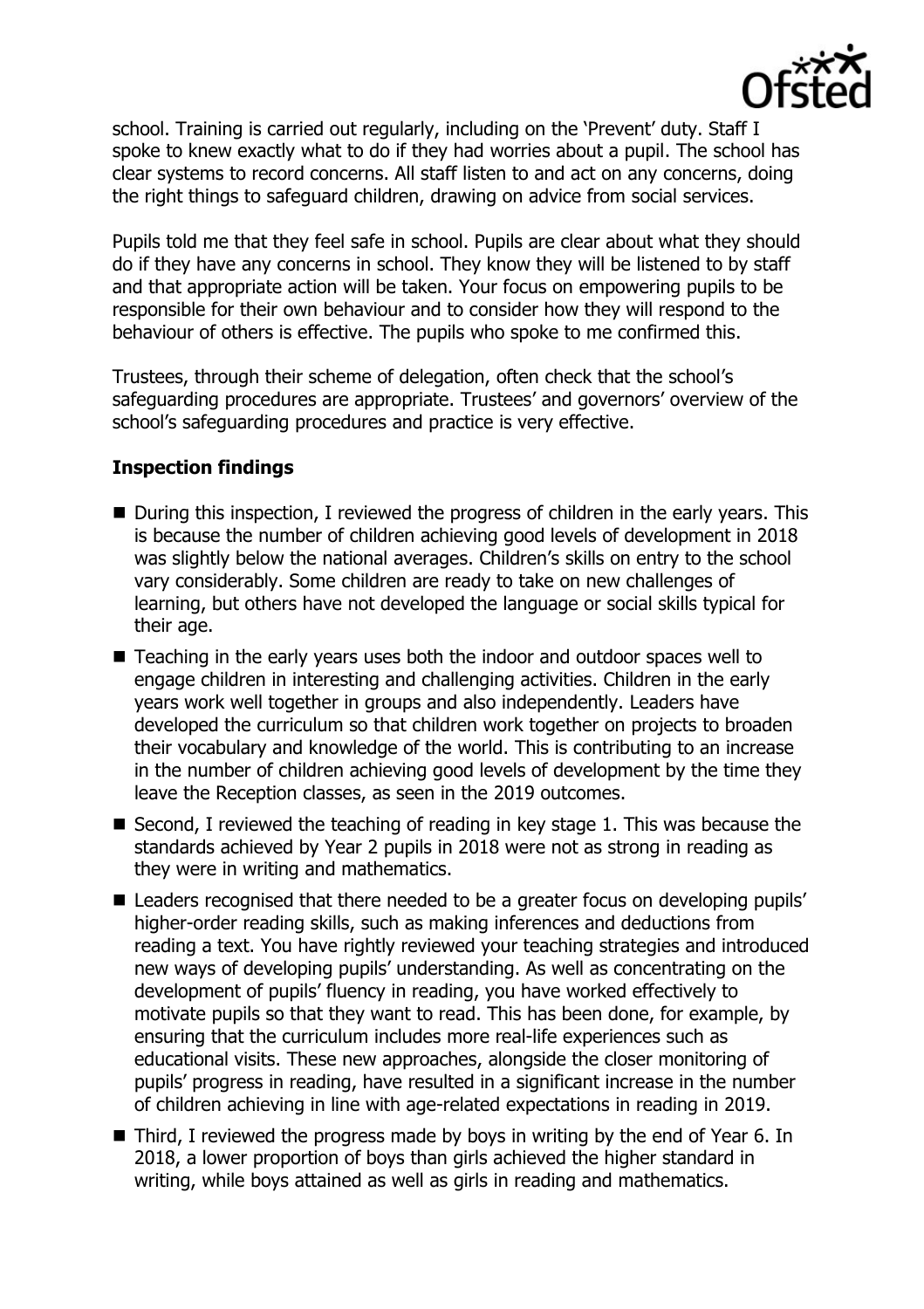

- The school has responded effectively to this and introduced a literacy and language programme. This encourages boys to write, for example about local and national issues which they are able to relate to. In addition, you have regular meetings with teachers to address support plans for boys who are underachieving, and this has resulted in better-focused support for them. This is contributing well to the progress boys are making in their writing.
- Finally, I looked at the progress made by the most able disadvantaged pupils across the school. This was because published assessment information for outcomes in key stages 1 and 2 in 2018 had indicated that these pupils' progress in reading, writing and mathematics was below that of other pupils nationally.
- I observed the most able disadvantaged pupils participating in class discussion and engaging in their learning. The work in books showed that they are as keen as their peers to act on the advice of their teachers and improve their work. In addition, you have also introduced one-to-one meetings between these pupils and their teachers to identify and respond to any barriers to learning. The school's data shows that gaps in achievement between disadvantaged and nondisadvantaged pupils are closing.

# **Next steps for the school**

Leaders and those responsible for governance should ensure that:

- $\blacksquare$  pupils are expected to use and apply their writing skills across subjects more often
- $\blacksquare$  pupils are given more opportunities for reasoning and to solve word problems in mathematics.

I am copying this letter to the chair of the local governing body and the chief executive officer of the multi-academy trust, the regional schools commissioner and the director of children's services for Newham. This letter will be published on the Ofsted website.

Yours sincerely

Danvir Visvanathan **Ofsted Inspector**

# **Information about the inspection**

I carried out the following activities during the inspection: a scrutiny of the single central record, recruitment checks and other documents relating to safeguarding